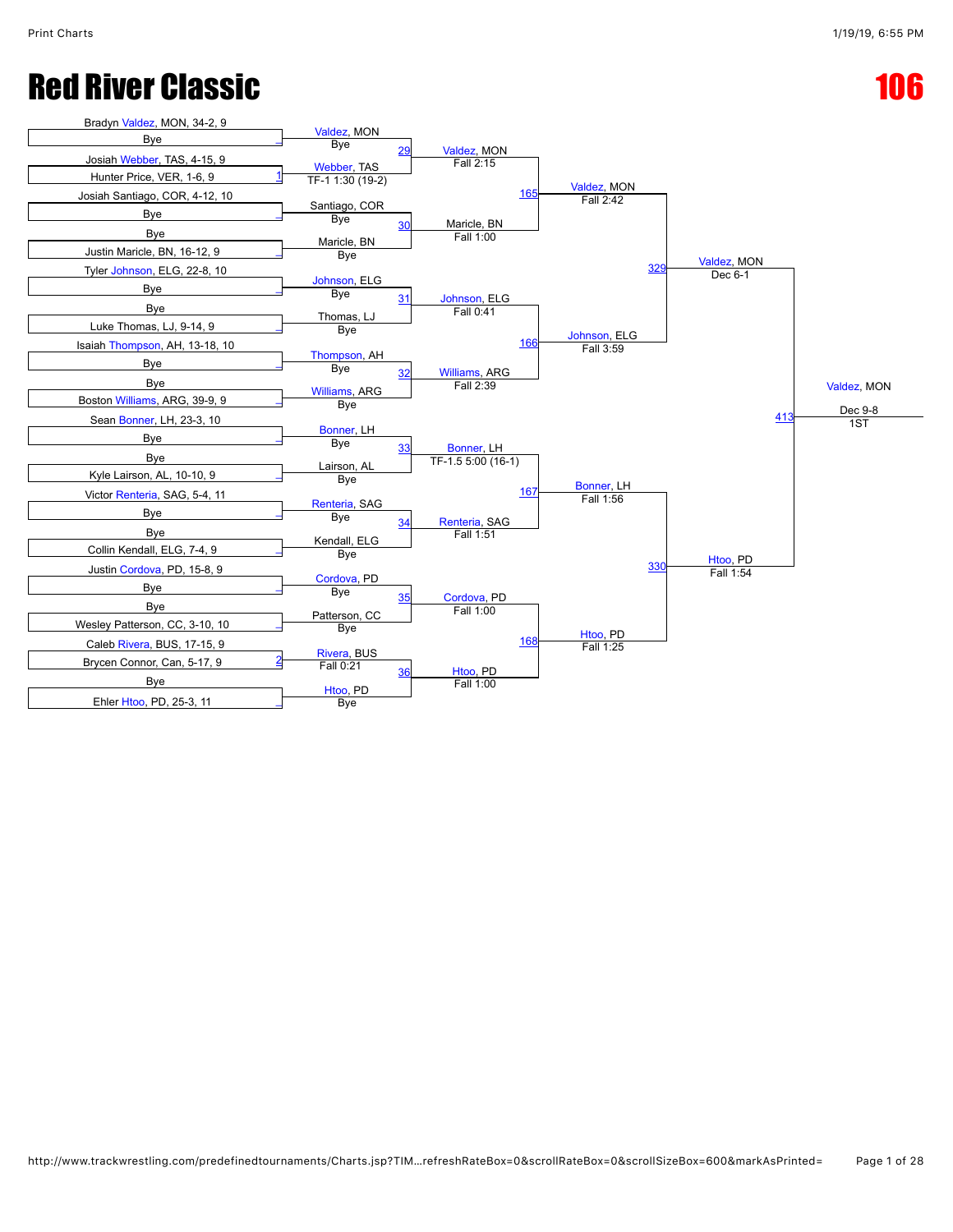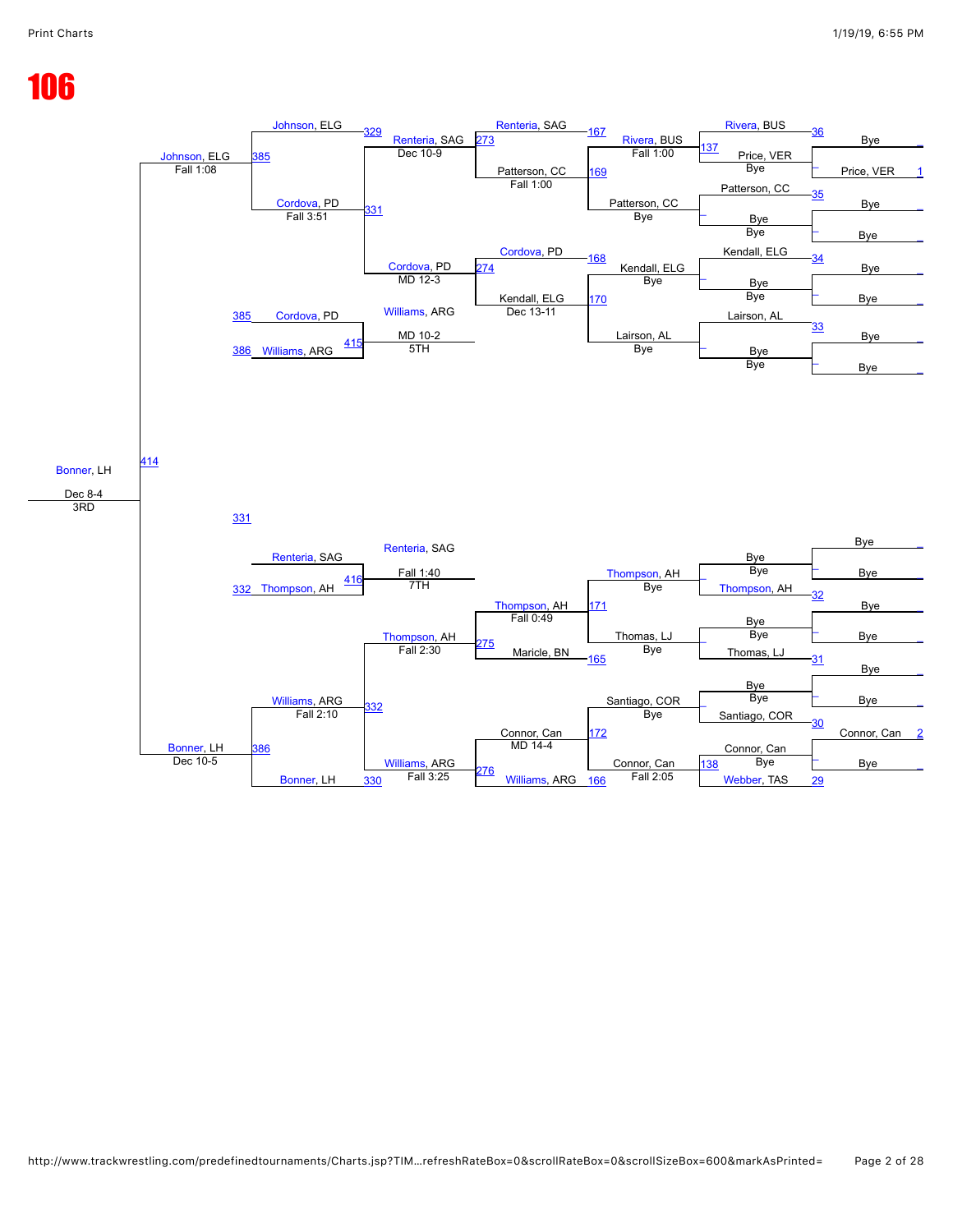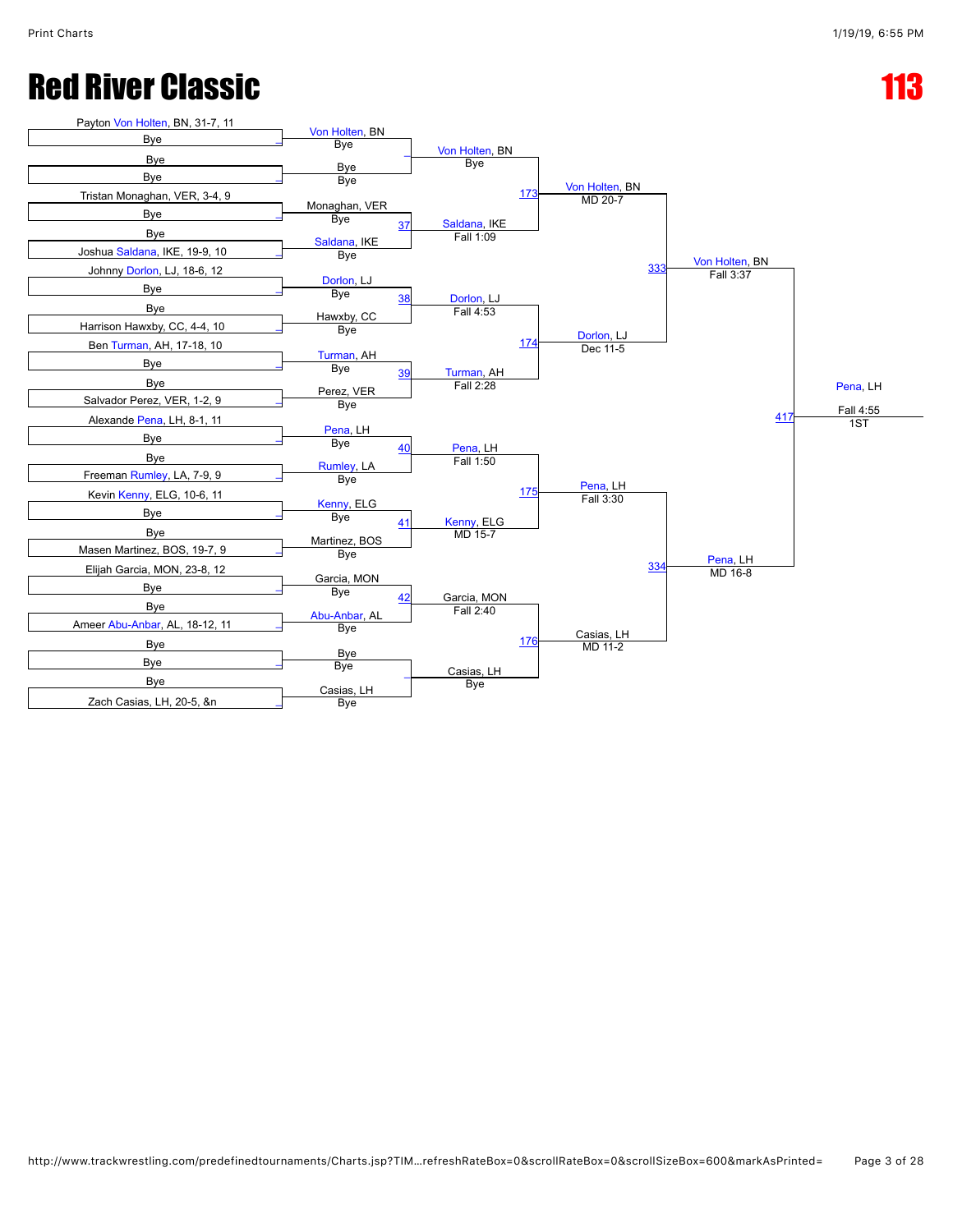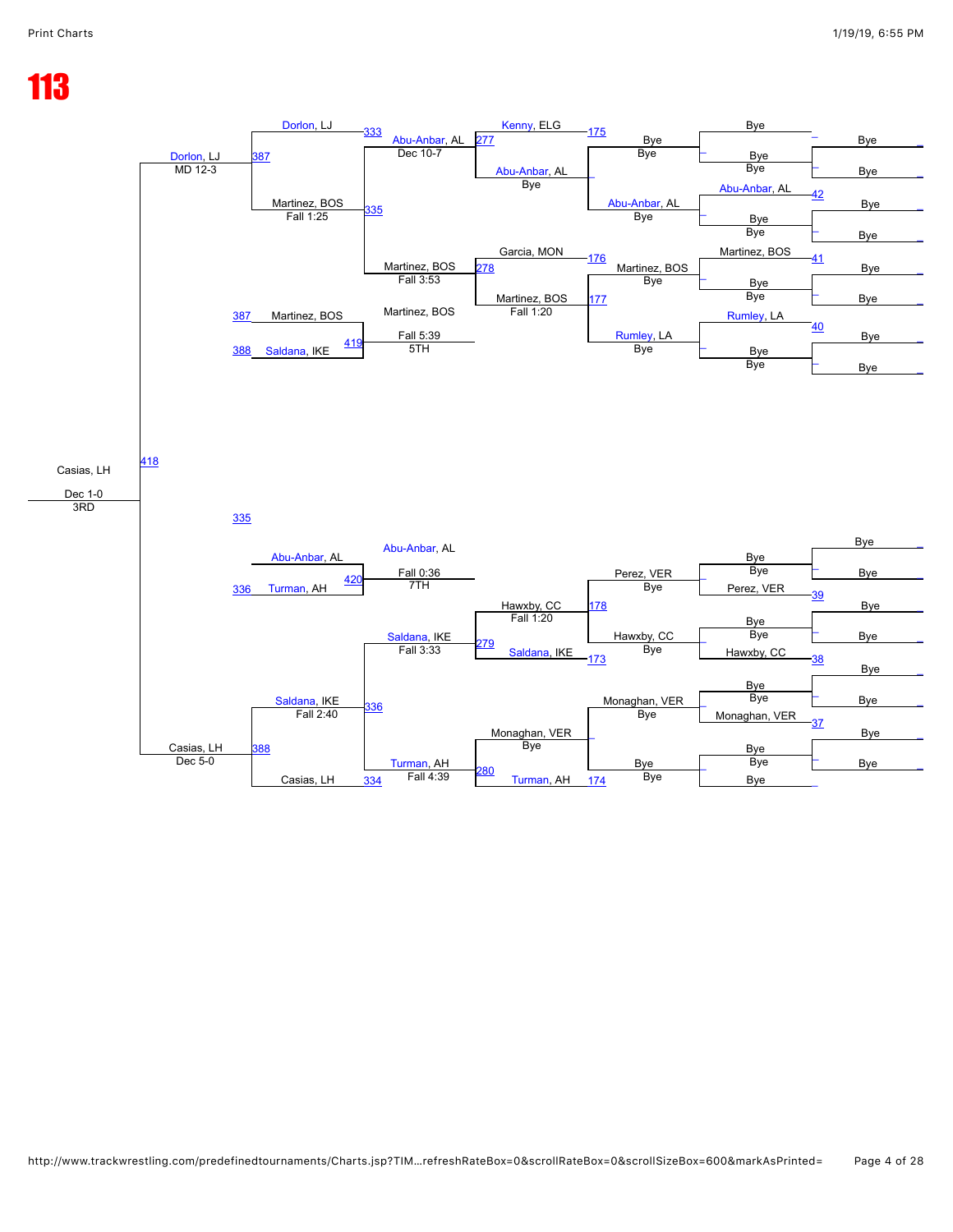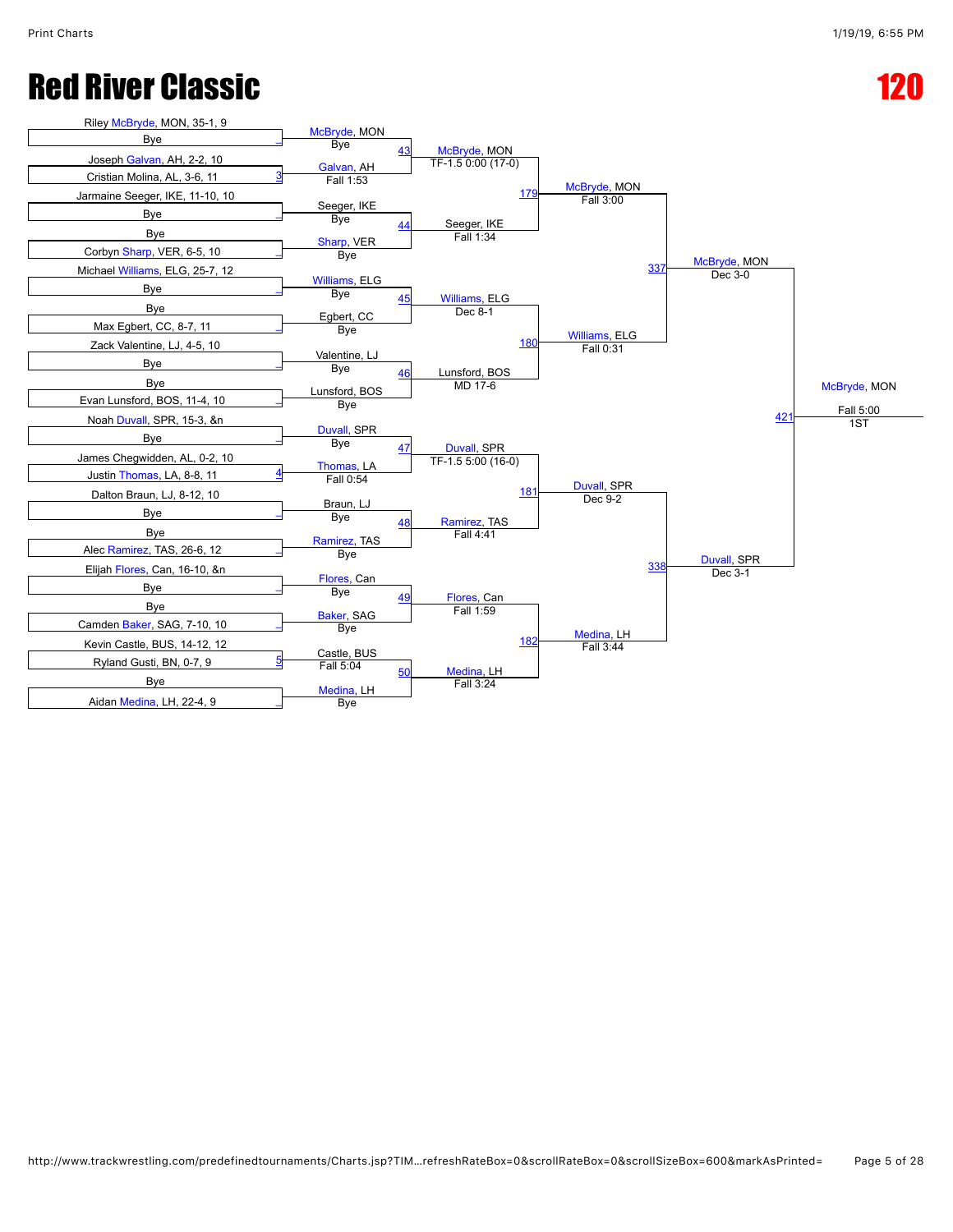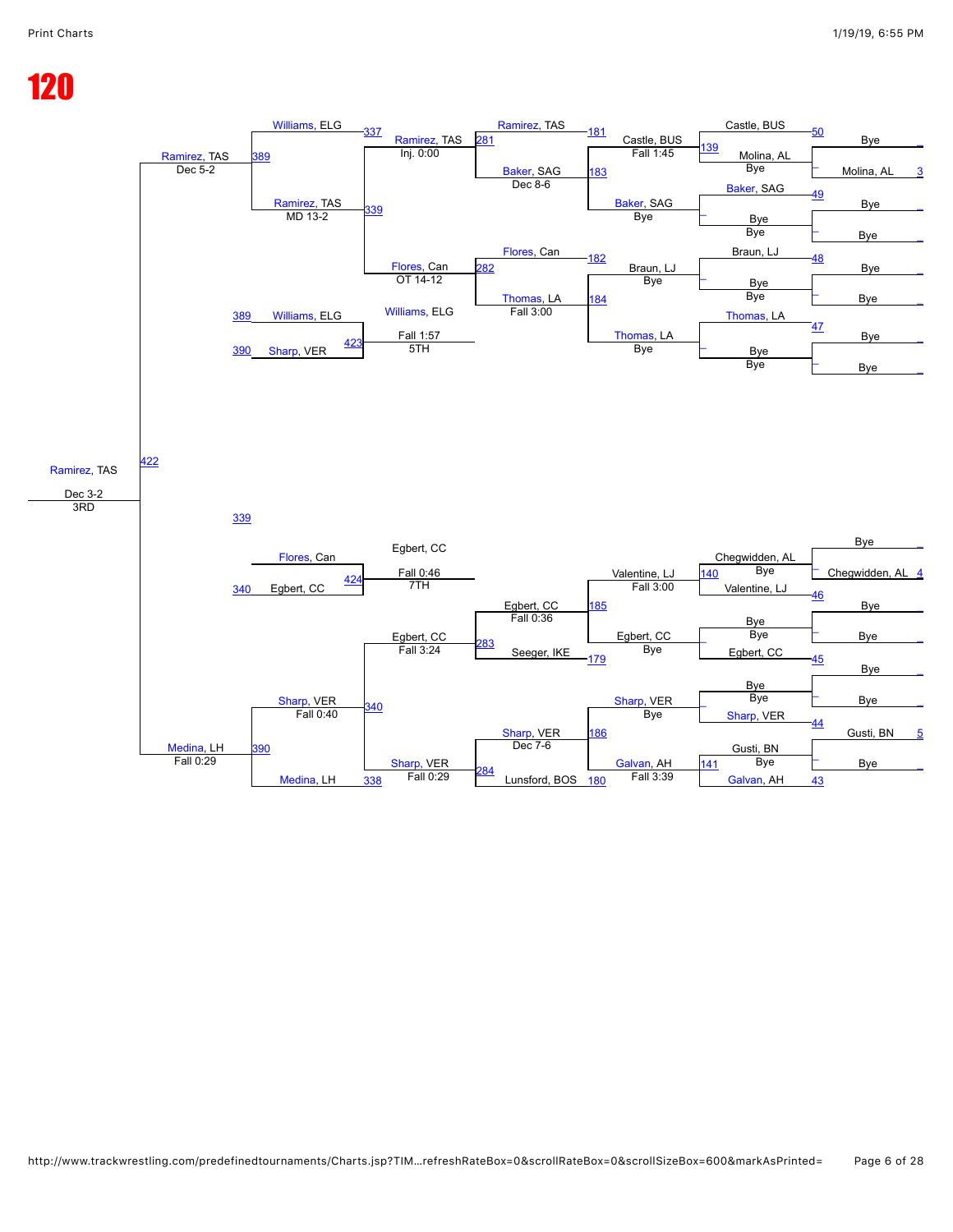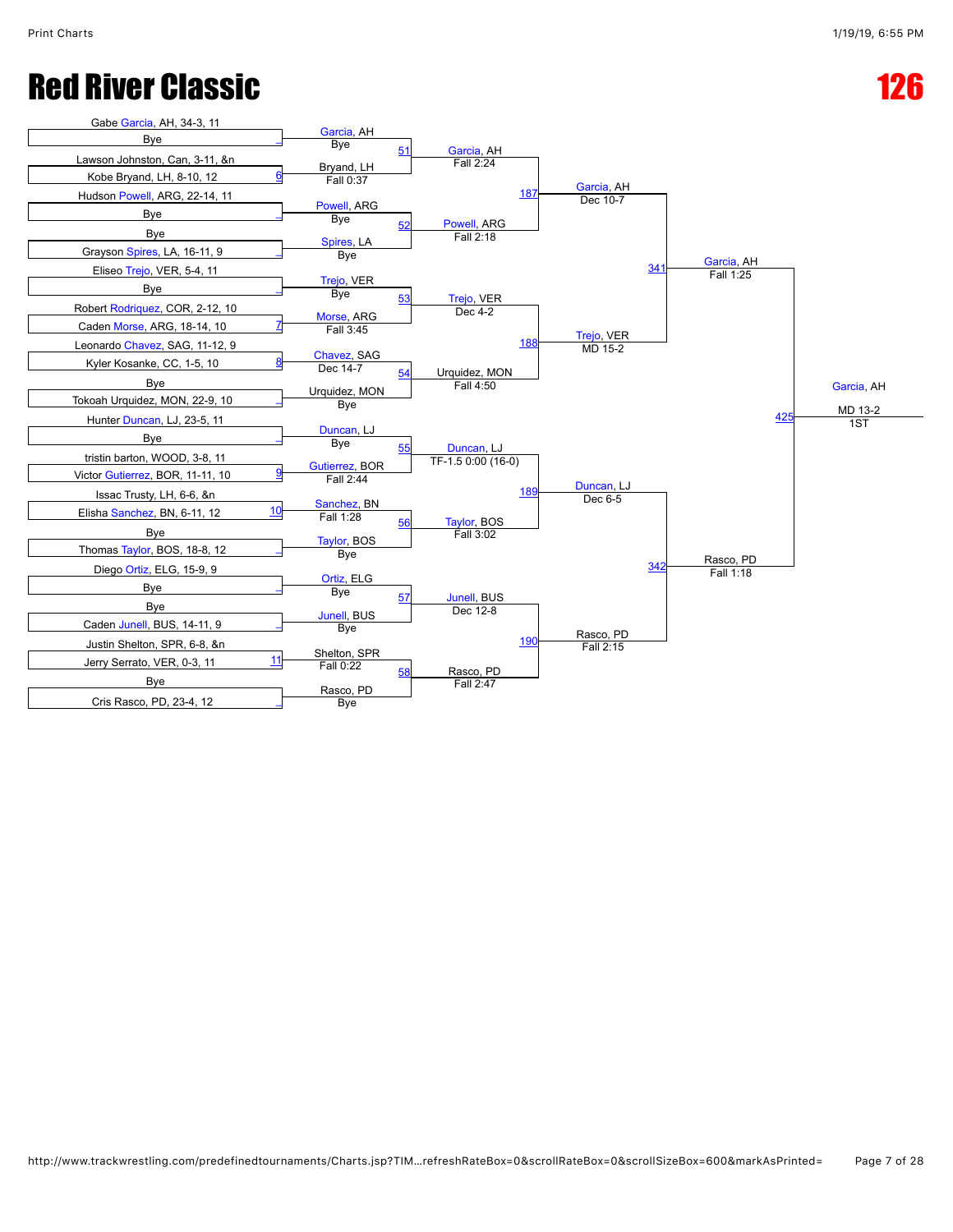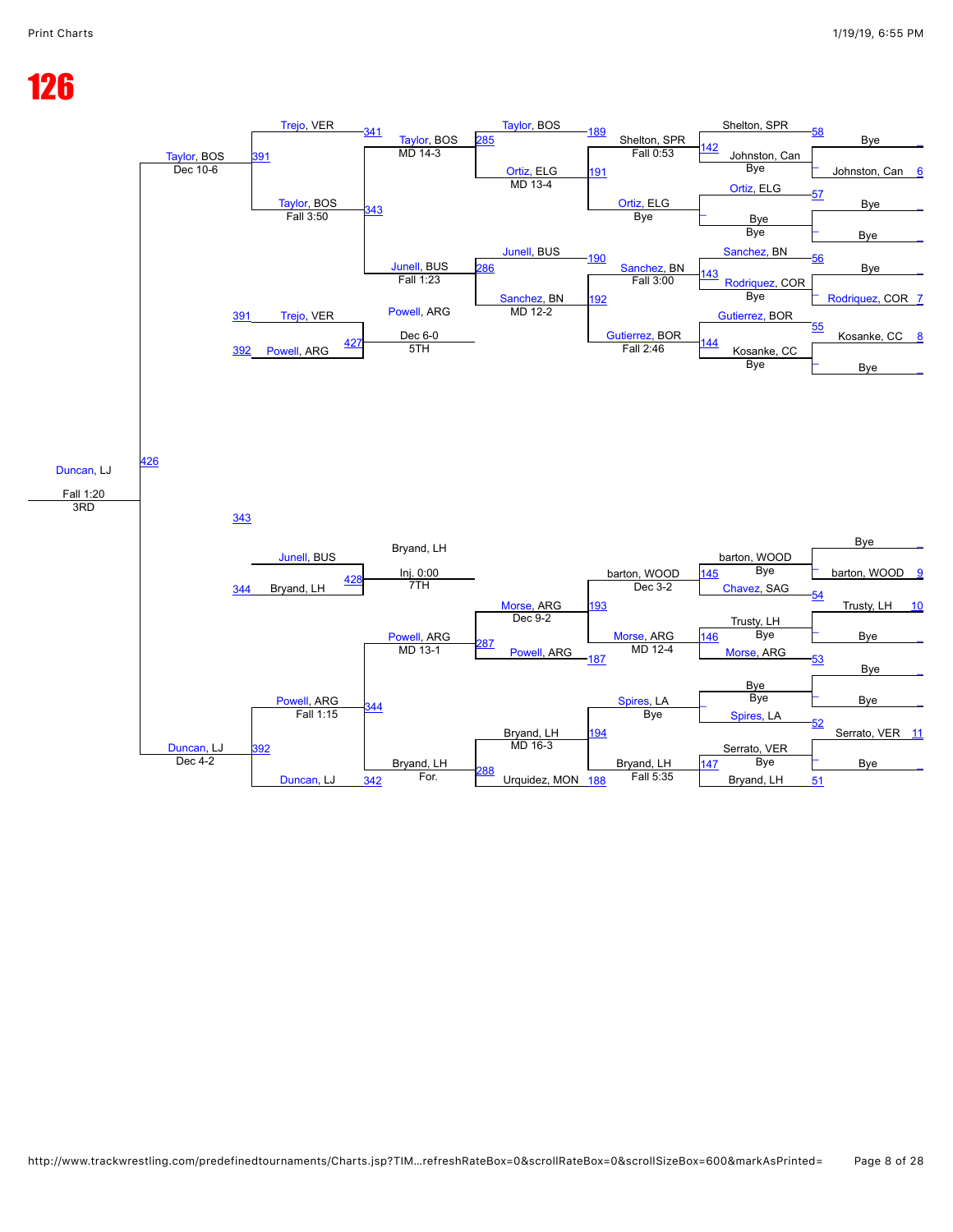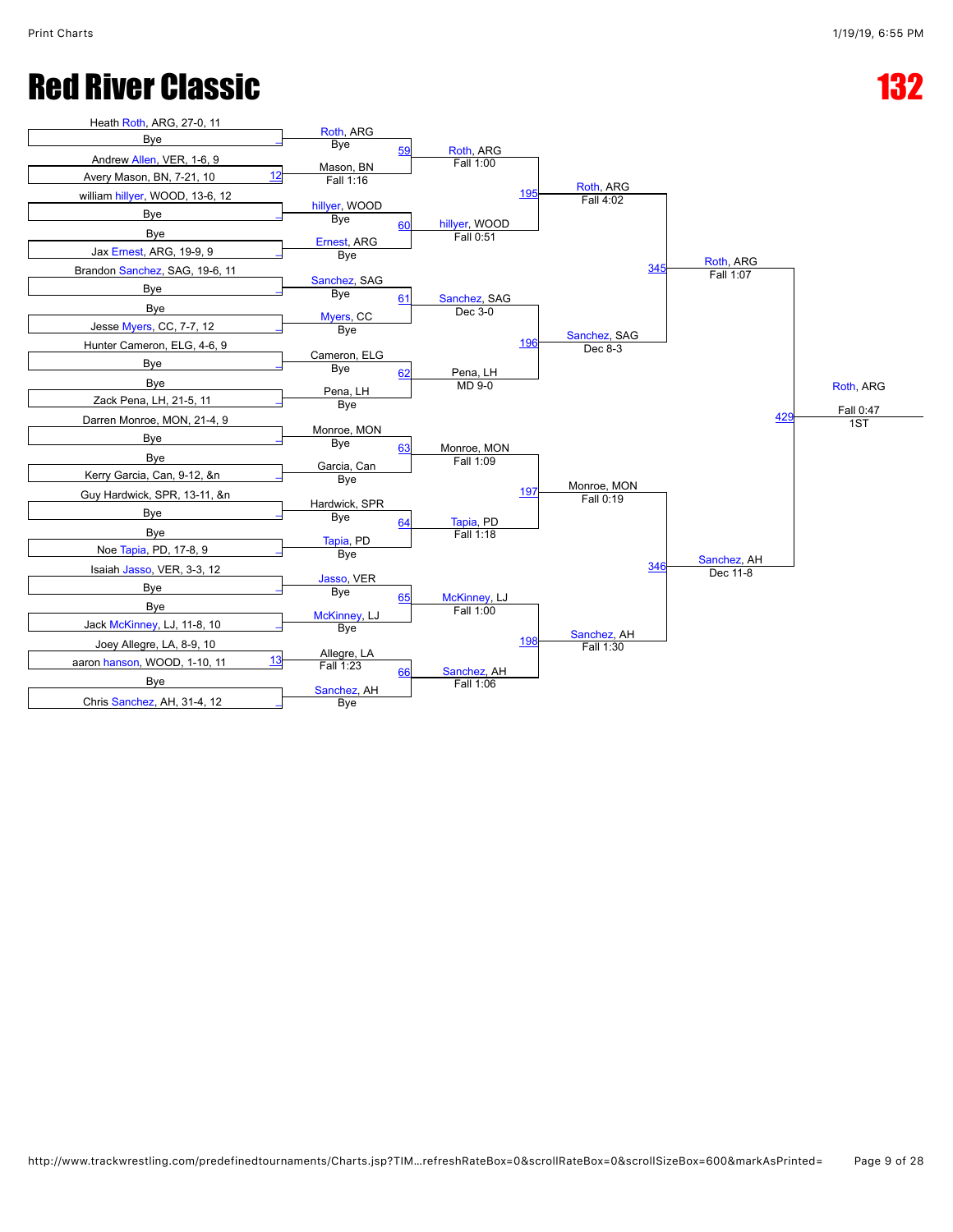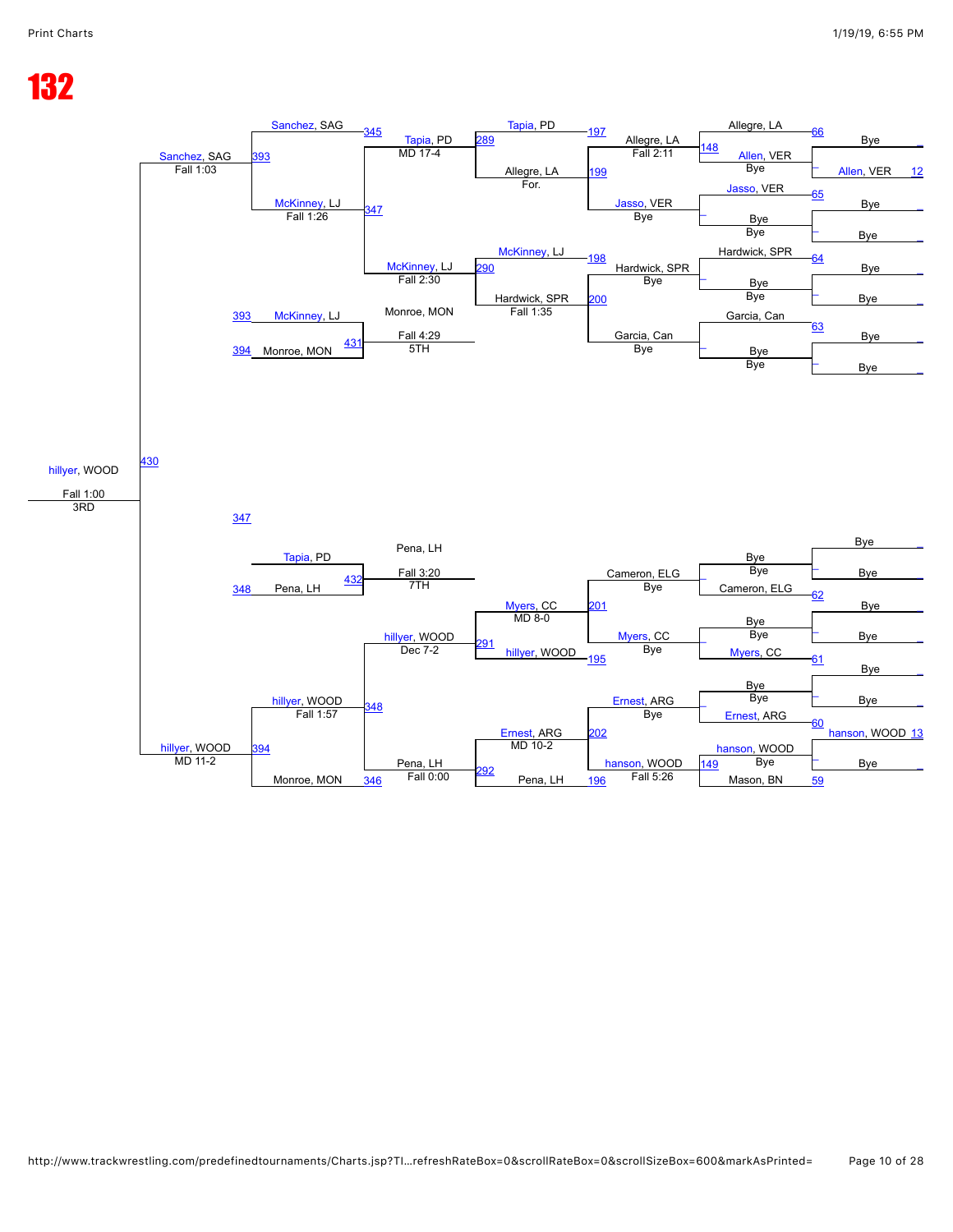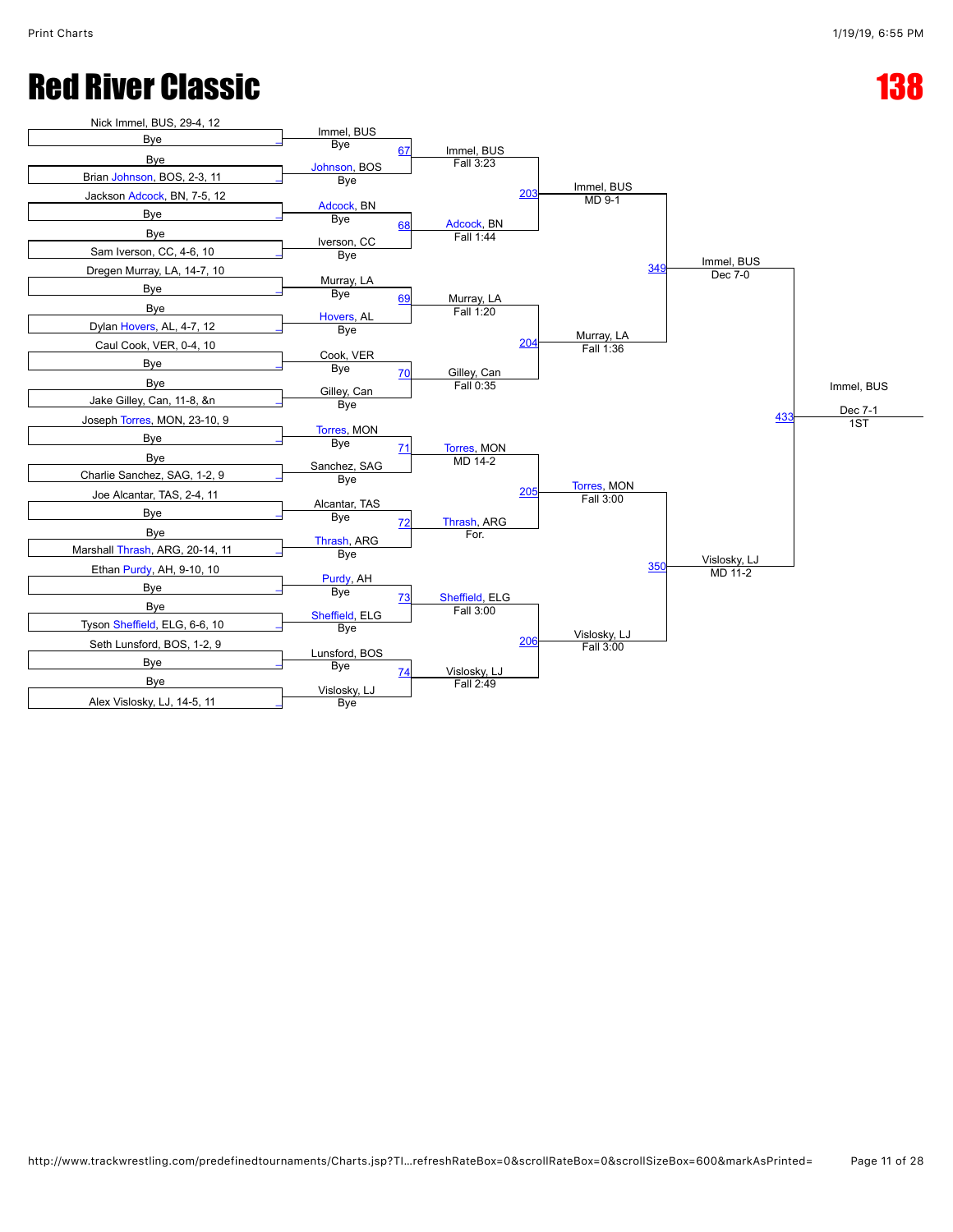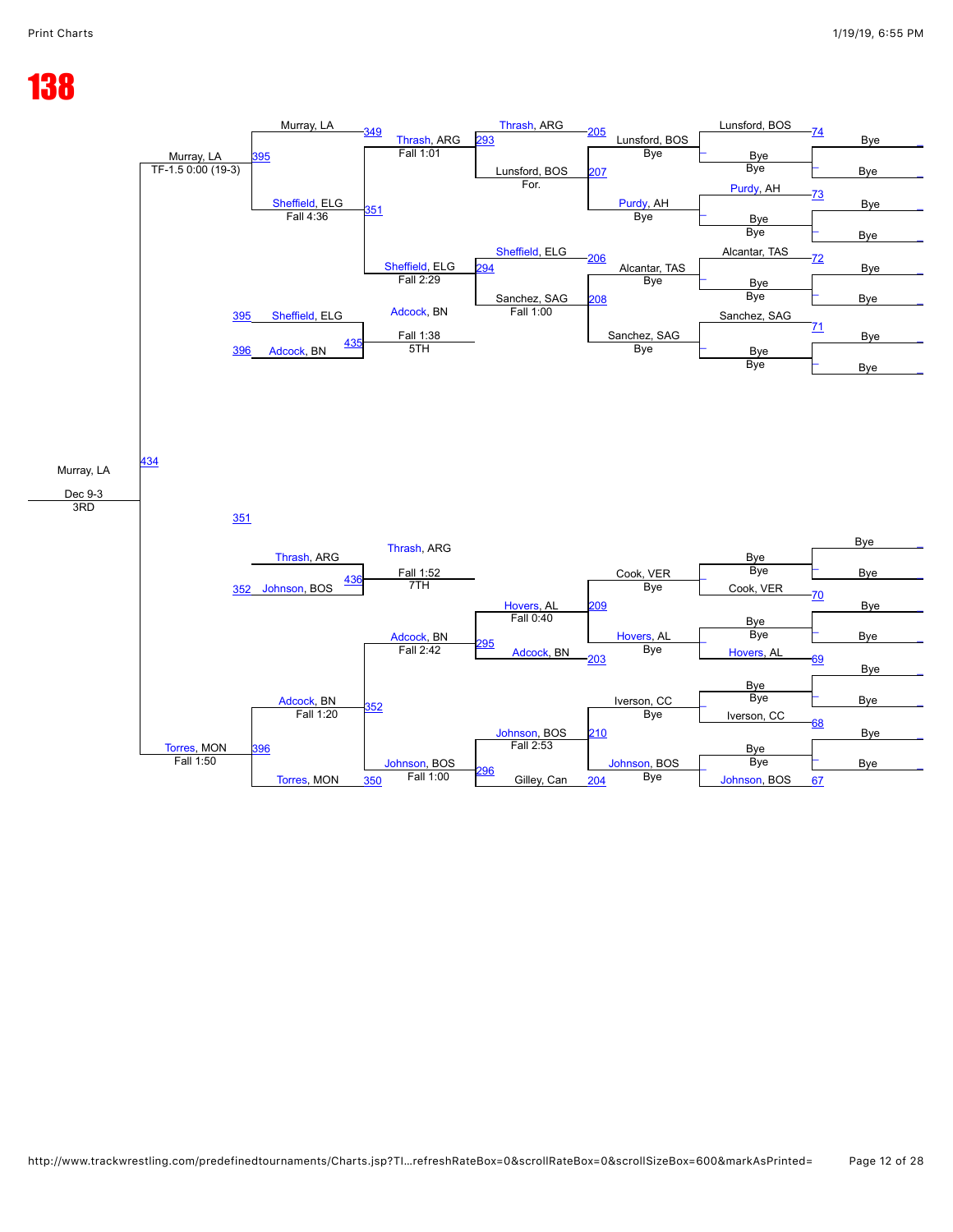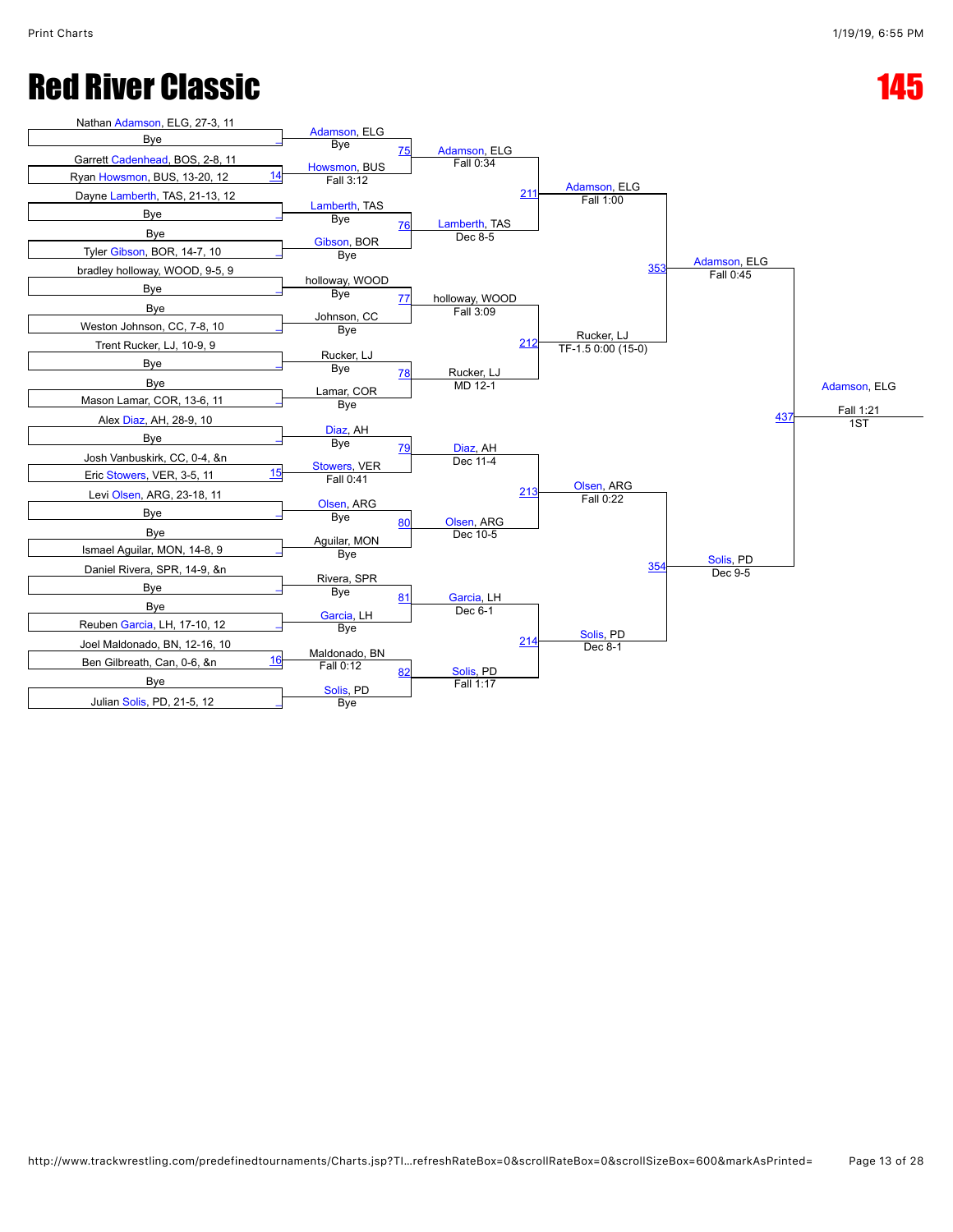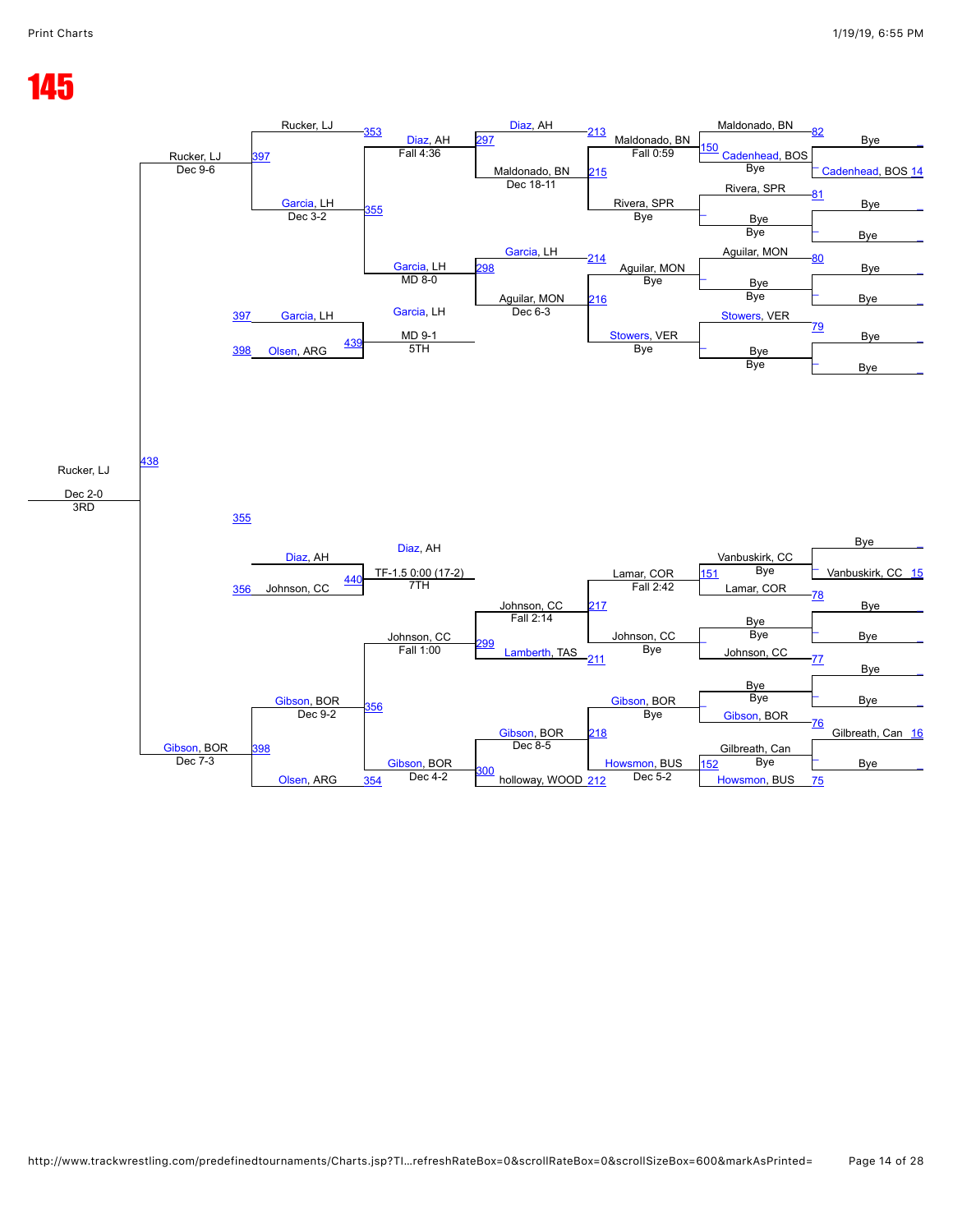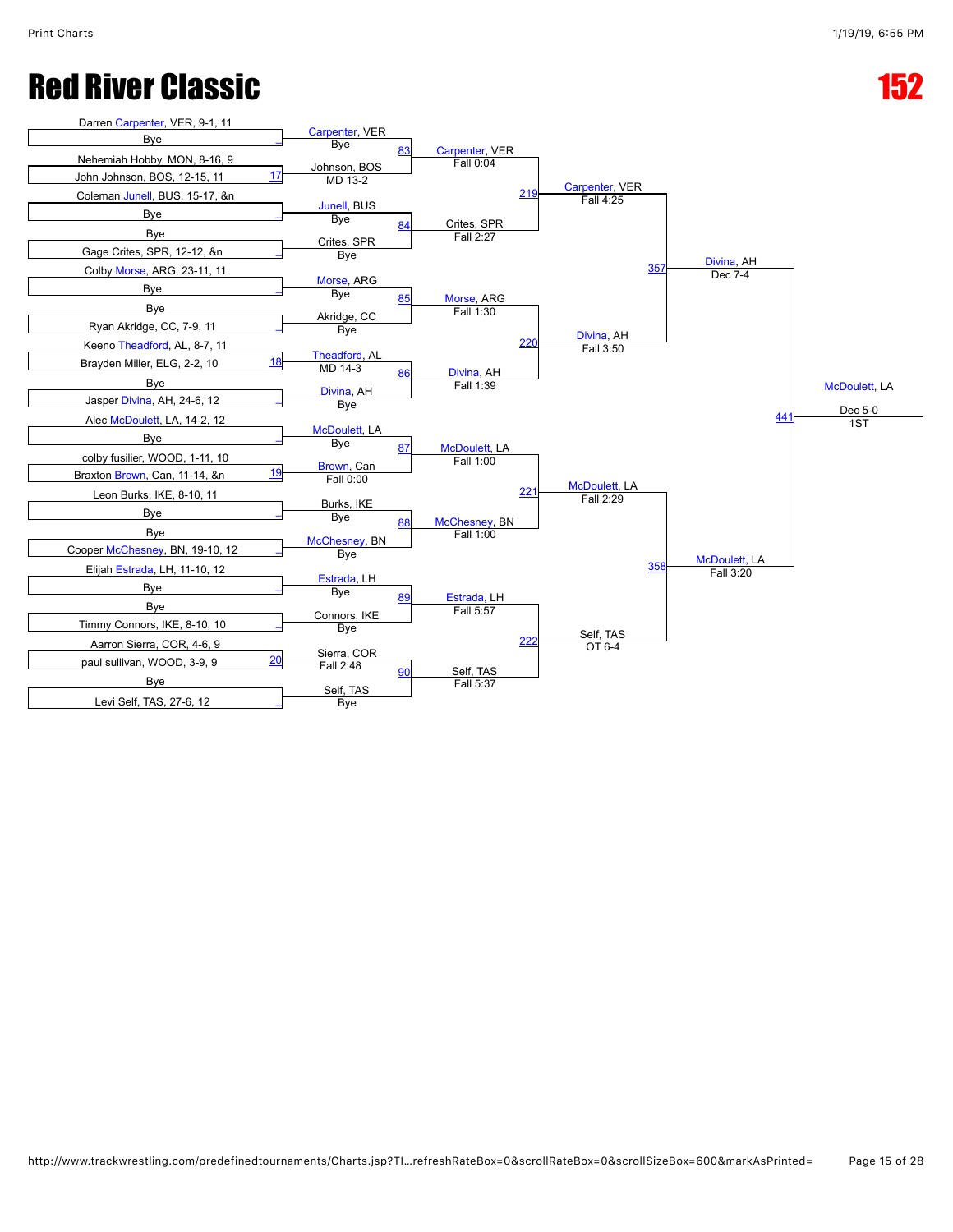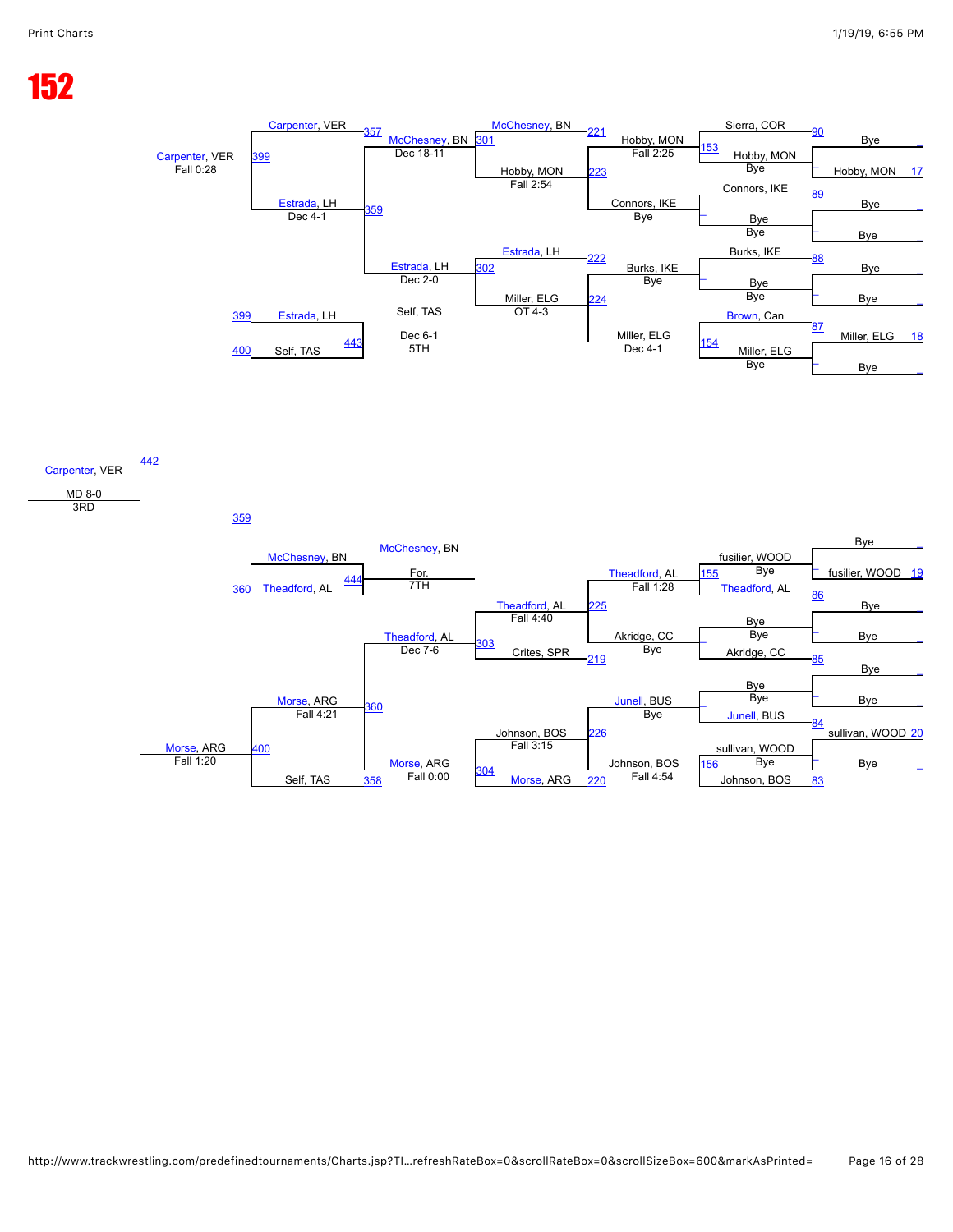## **Red River Classic 2008 Red River Classic**

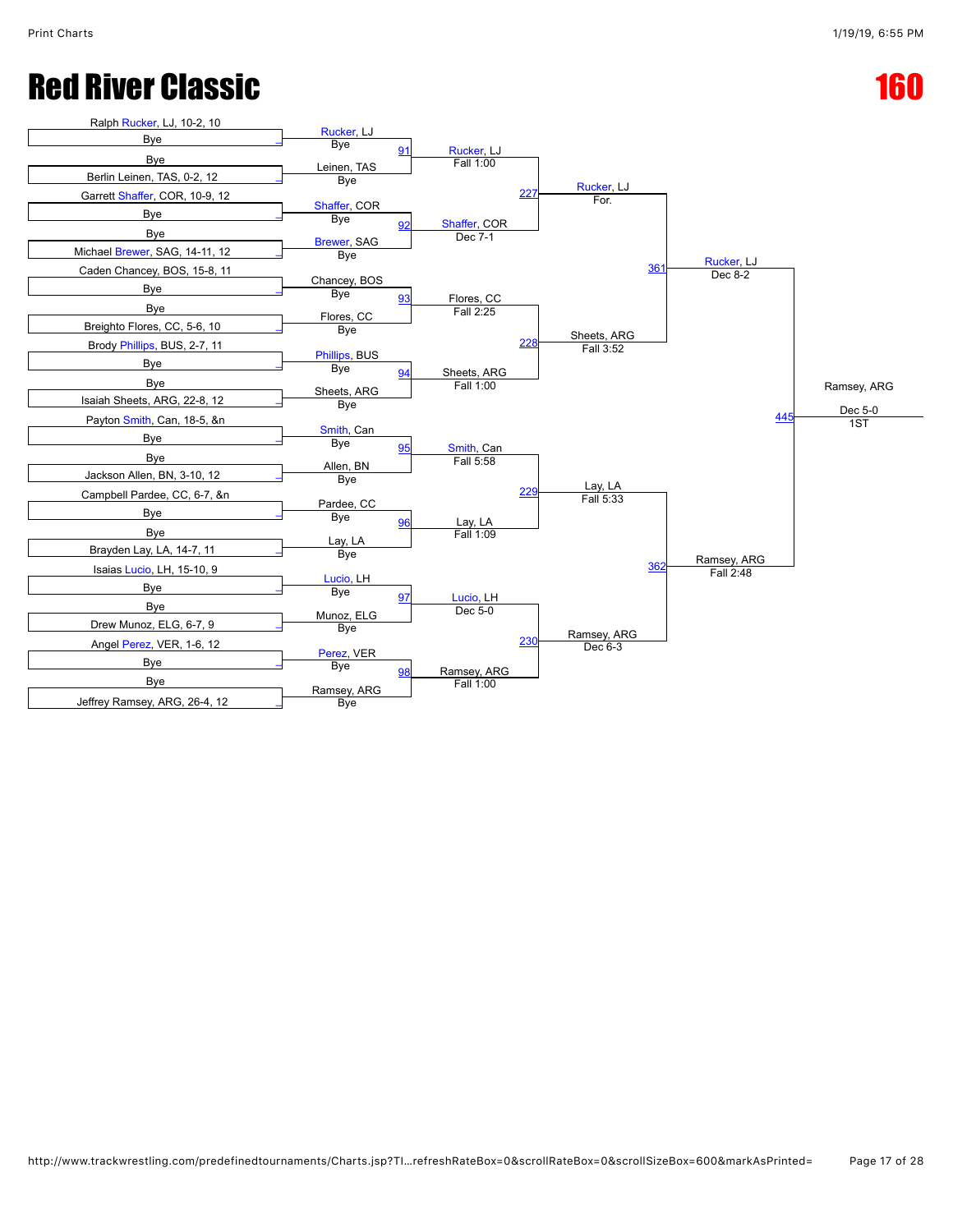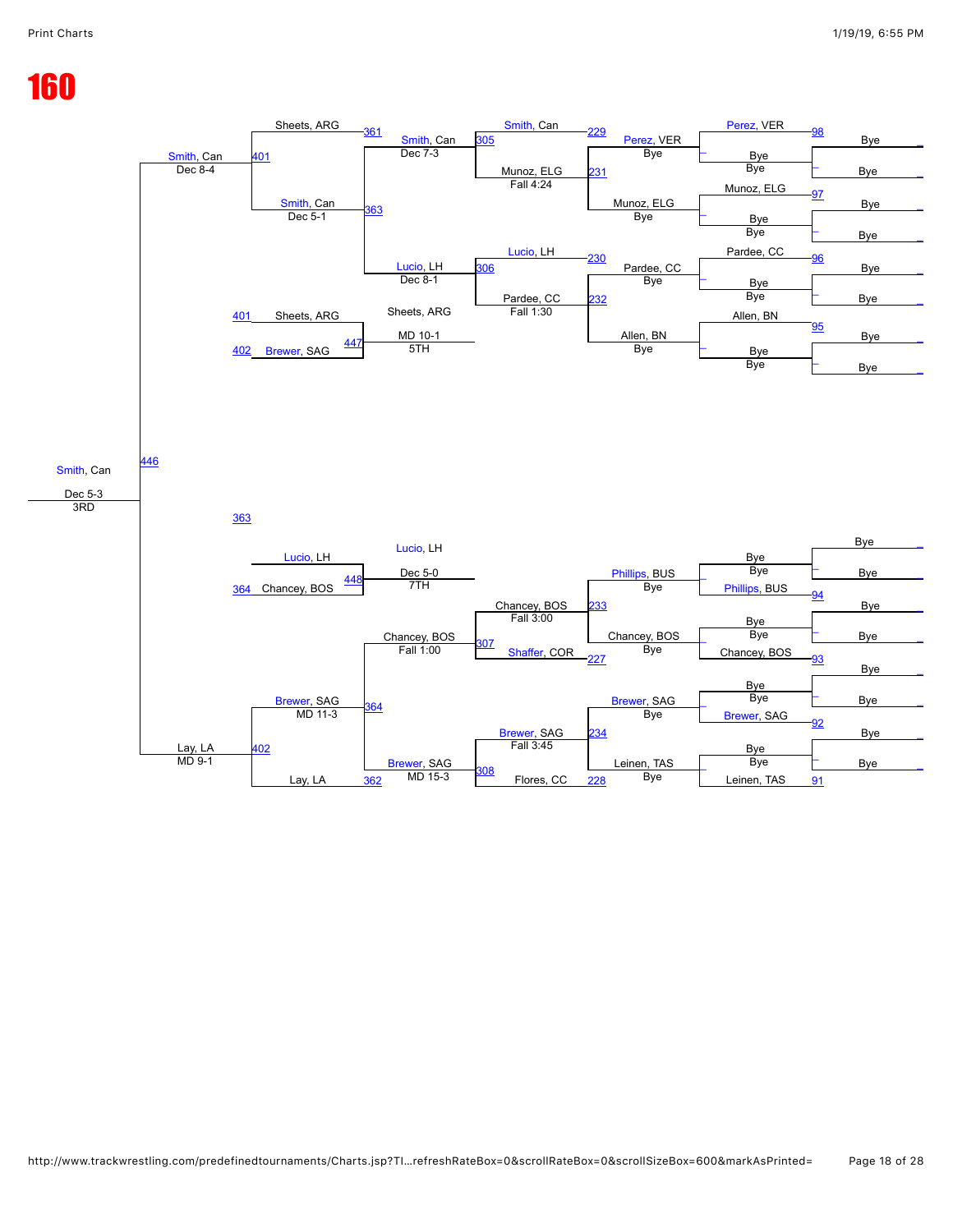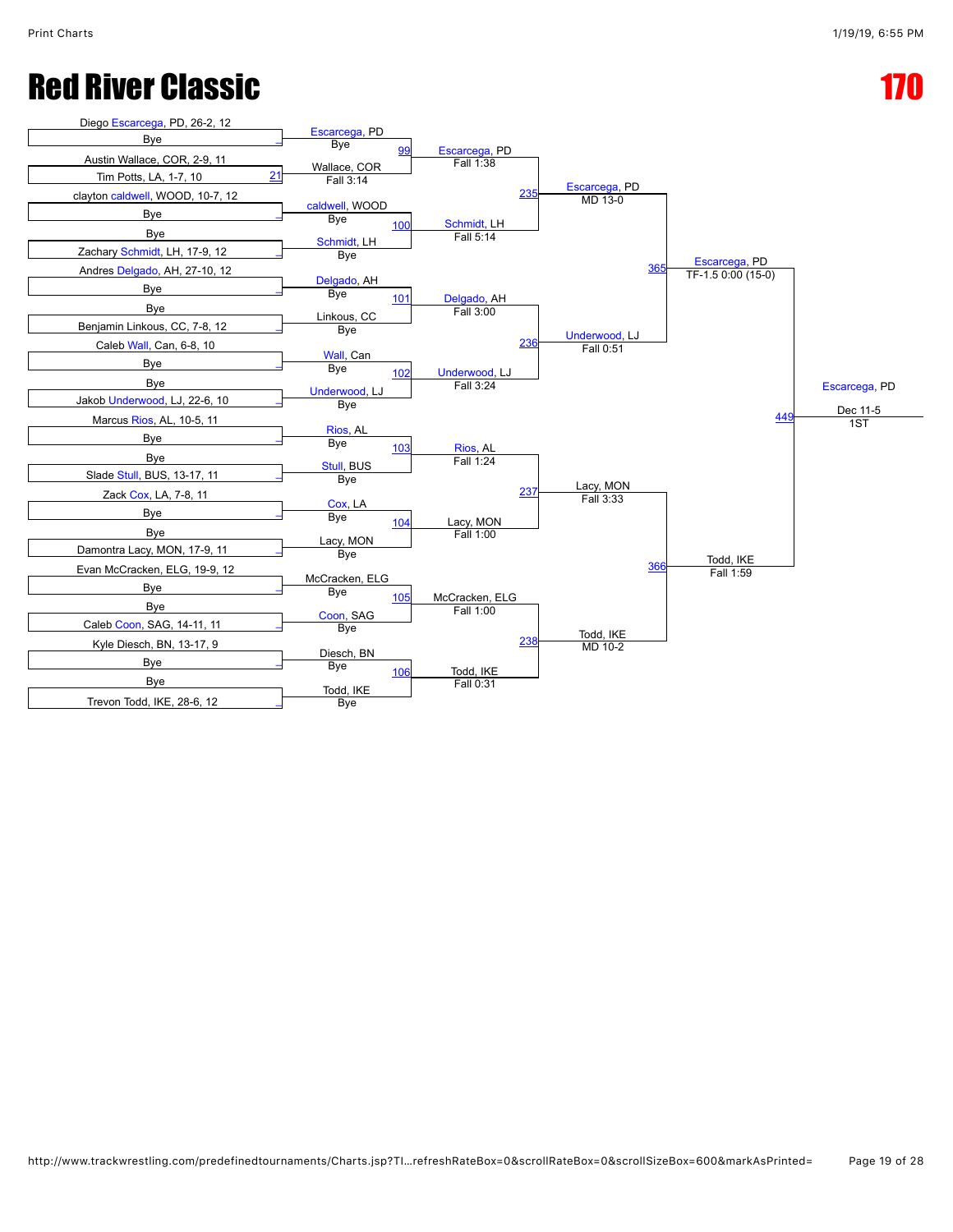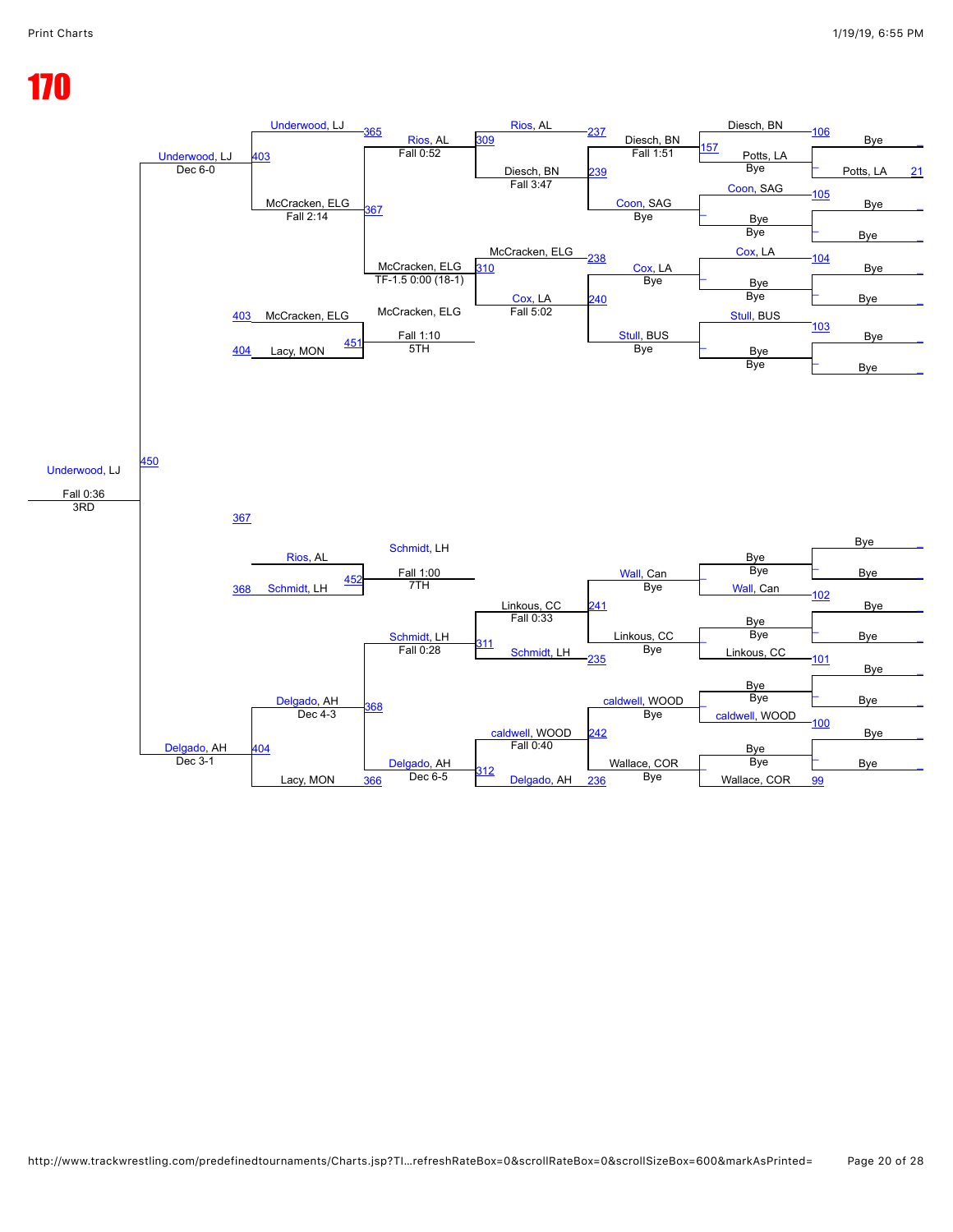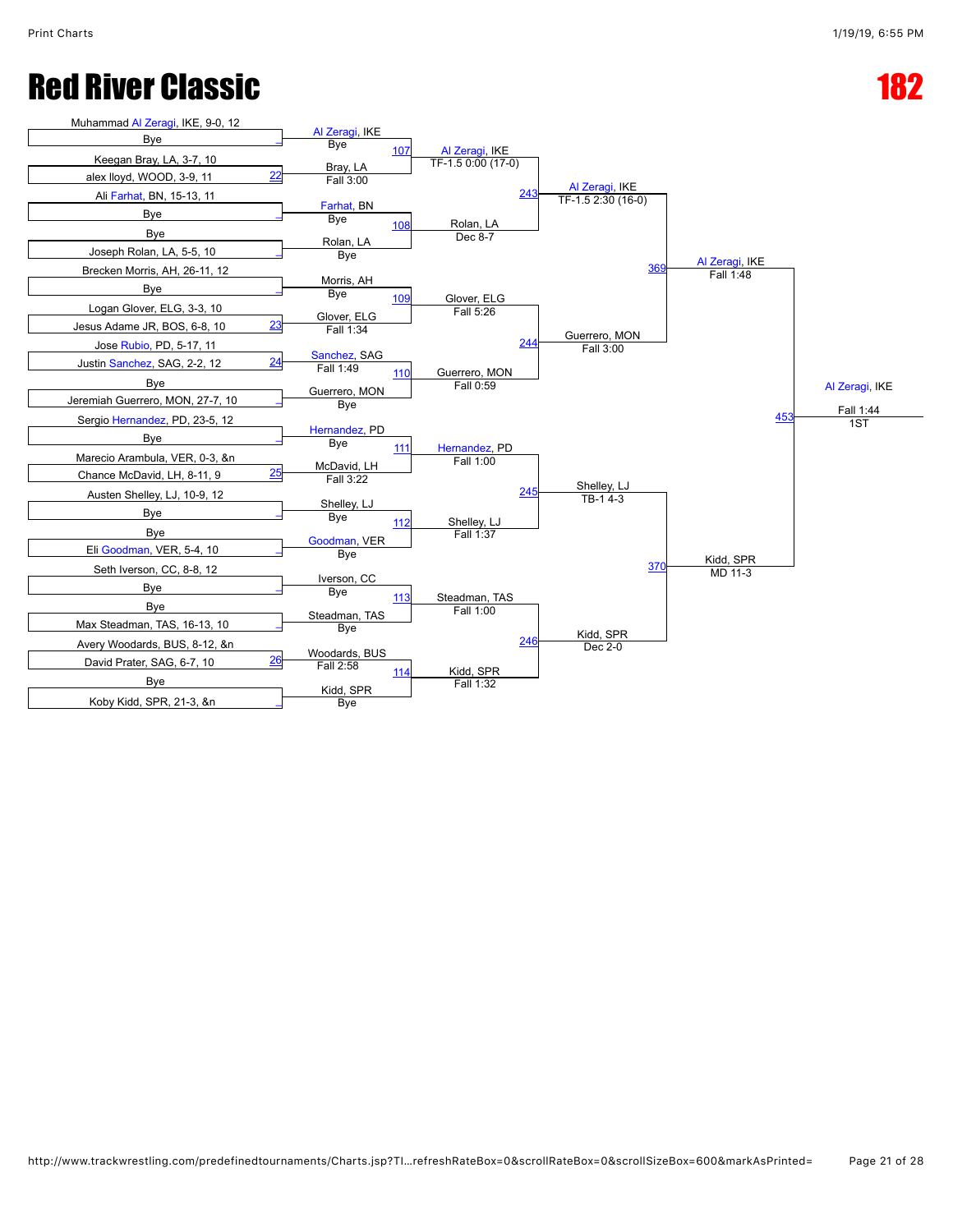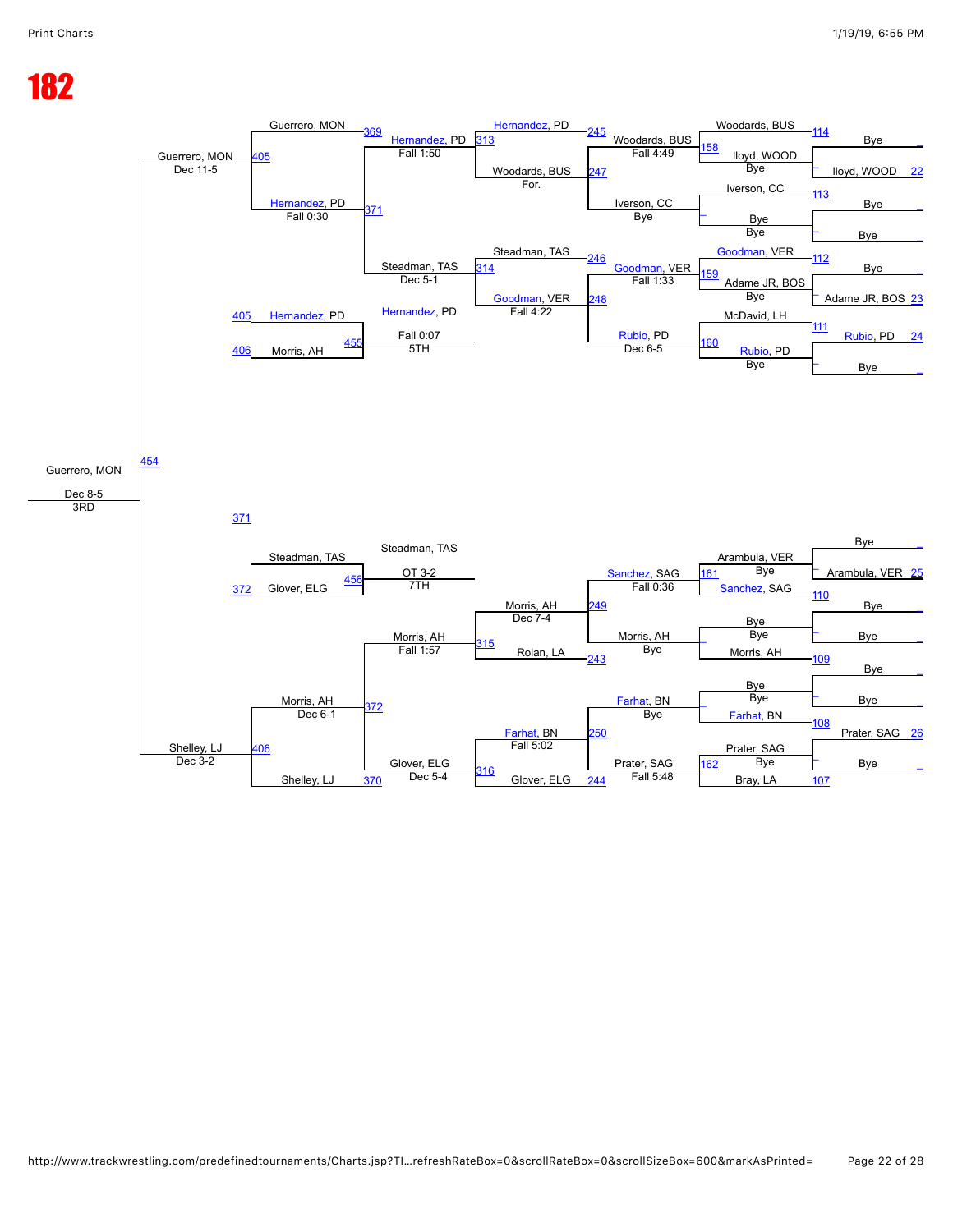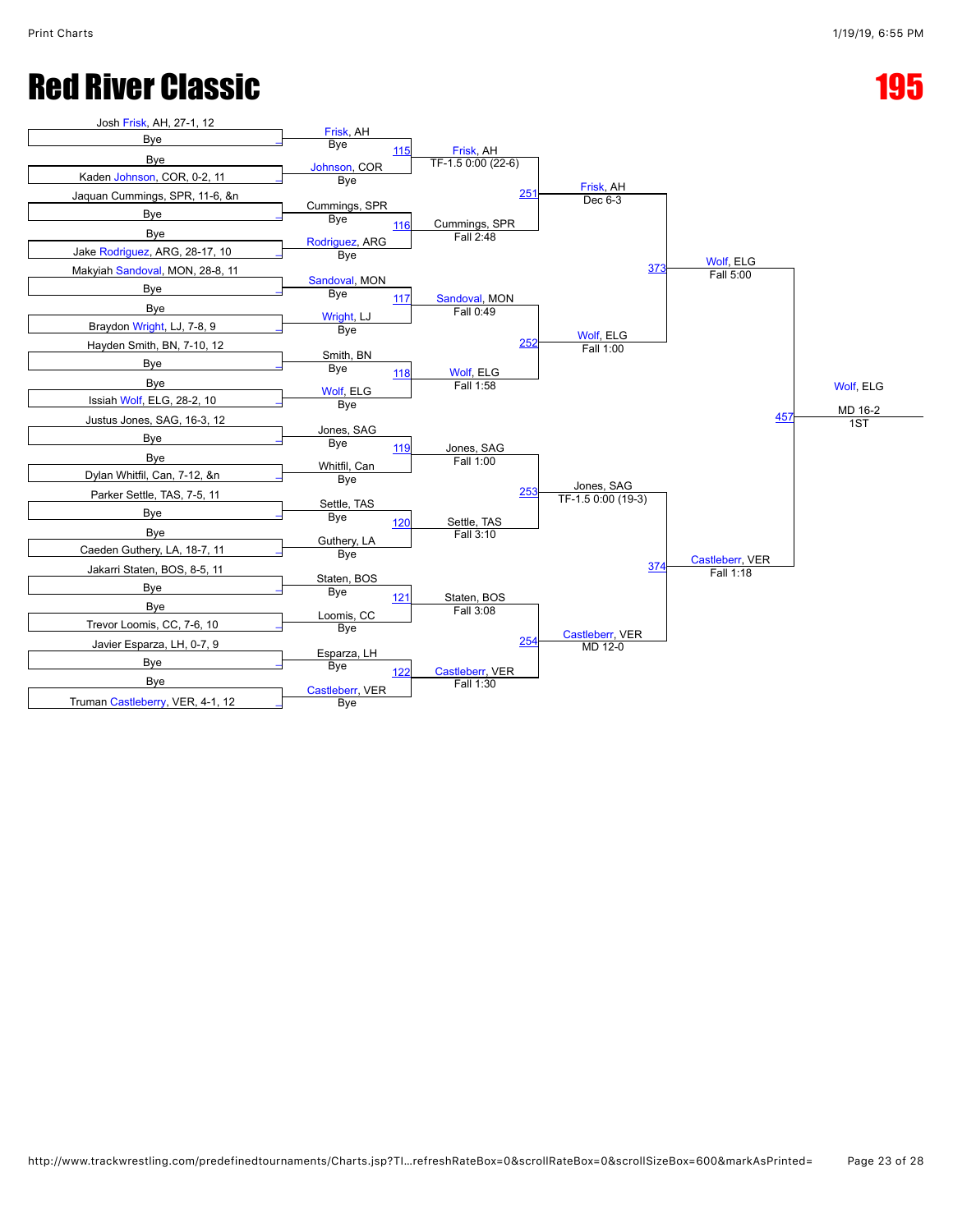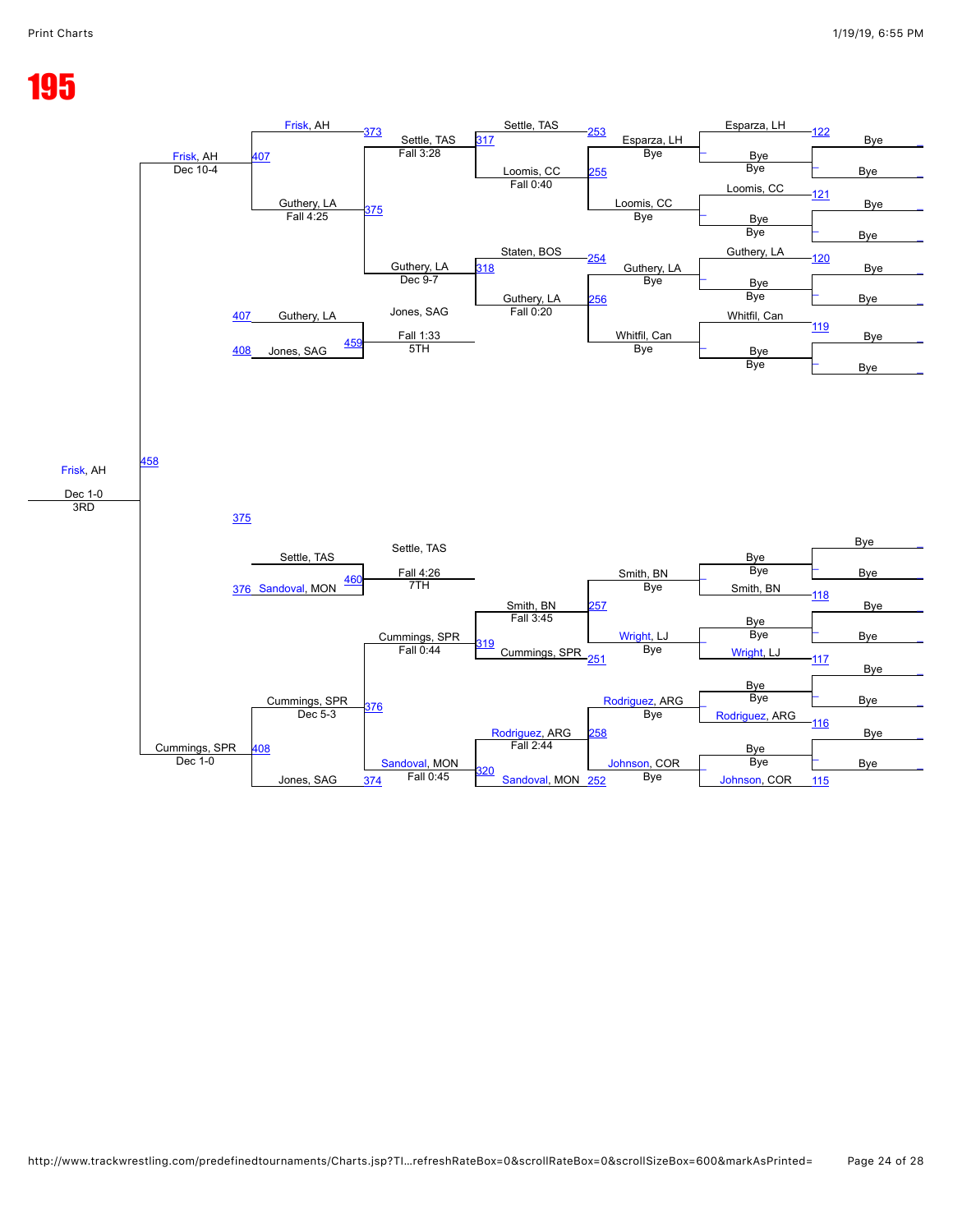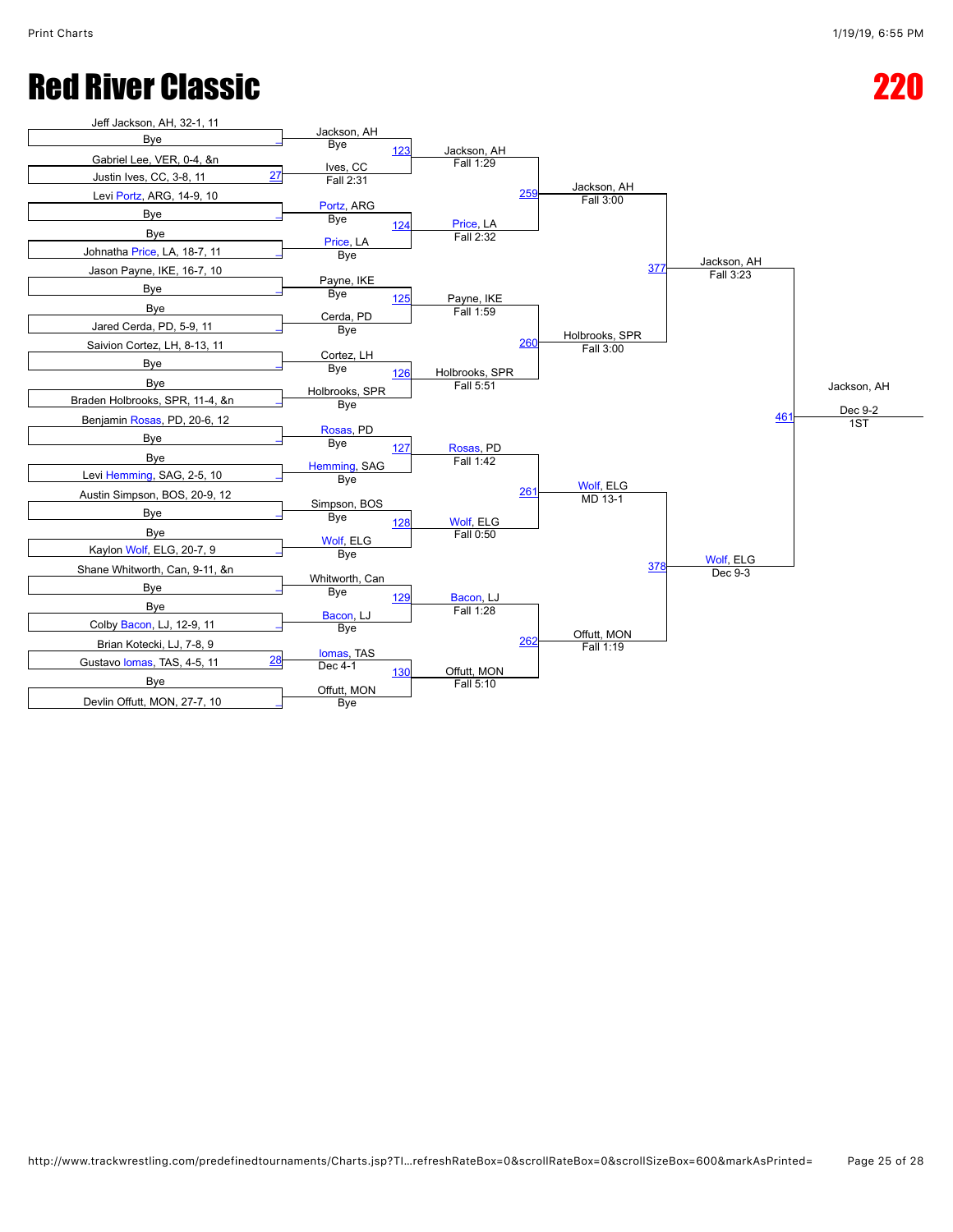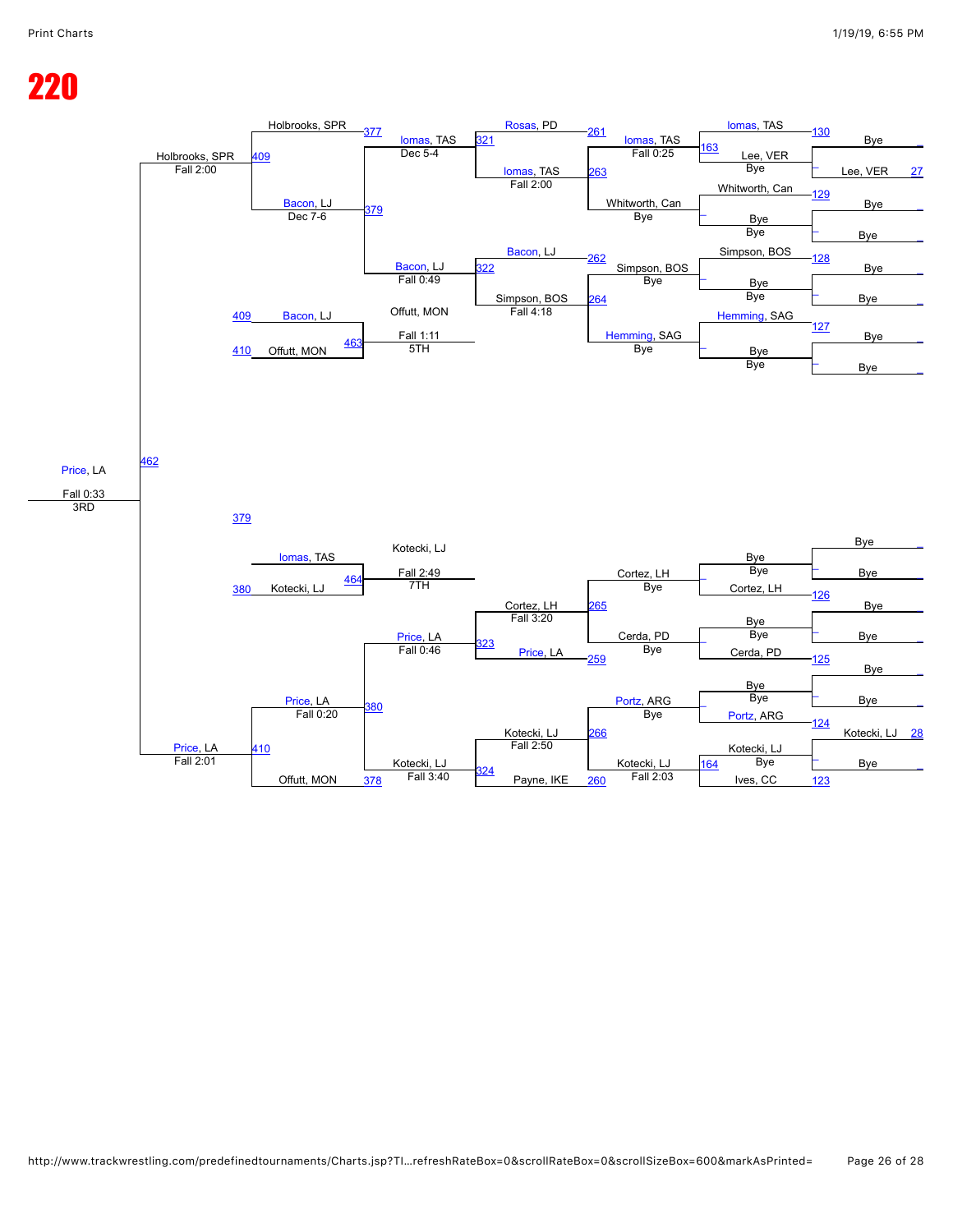